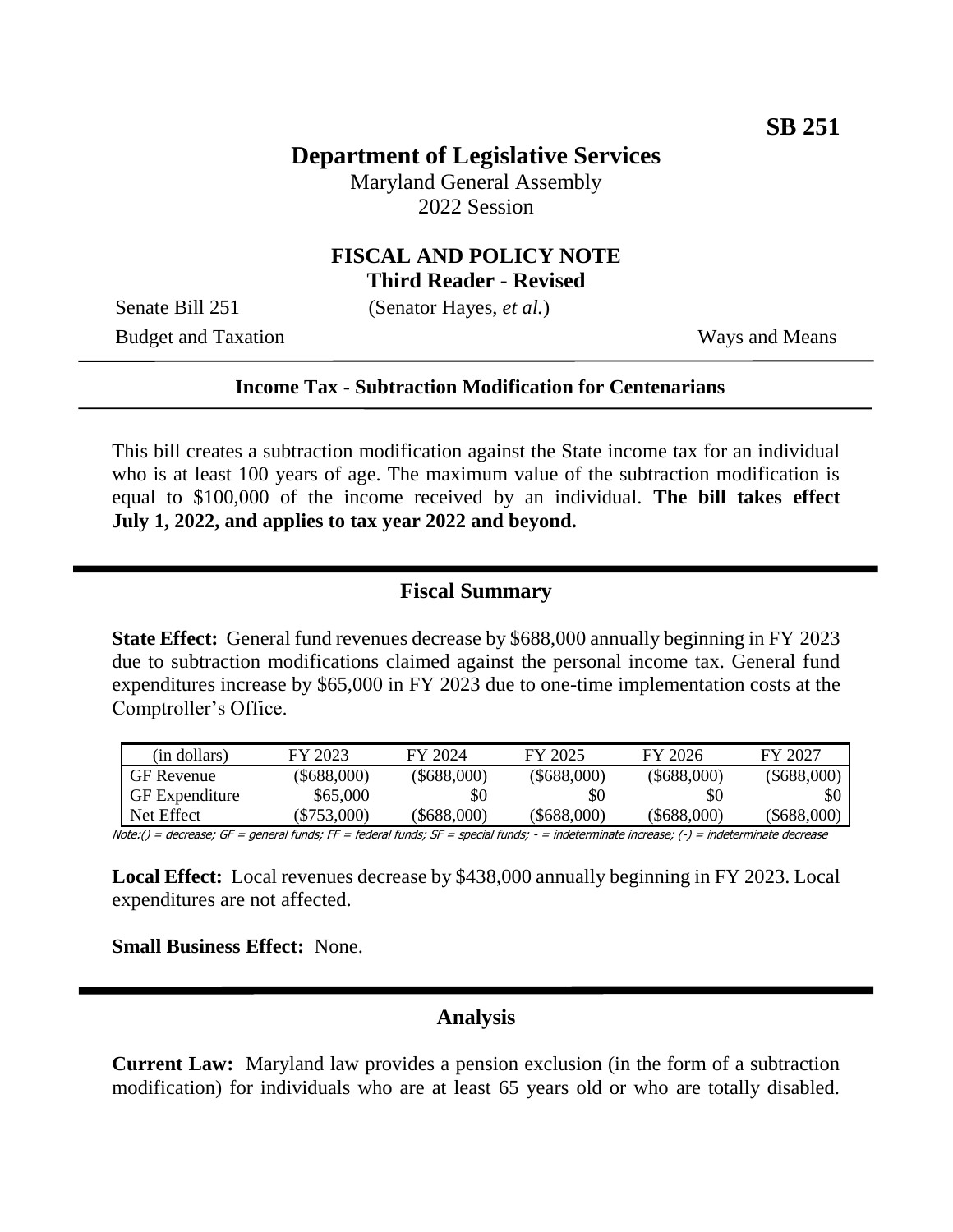Under this subtraction modification, up to a specified maximum amount of taxable pension income (\$34,300 in 2021) may be exempt from tax. The maximum exclusion allowed is indexed to the maximum annual benefit payable under the Social Security Act and is reduced by the amount of any Social Security payments received (Social Security offset).

Additional retirement income may be exempted if the individual has qualified U.S. military, law enforcement, correctional officer, fire, rescue, or emergency services personnel retirement income.

Social Security benefits are exempt from Maryland income tax even though benefits are partially taxable for federal purposes.

In addition to the special treatment of Social Security and other retirement income, additional income tax relief is provided to senior citizens regardless of the source of their income. Each individual age 65 and older is allowed a \$1,000 personal exemption in addition to the regular personal exemption allowed for all individuals.

**State Revenues:** The bill creates beginning in tax year 2022 a subtraction modification against the State income tax for an individual who is at least 100 years of age. According to the Comptroller's Office, in tax year 2018 a total of 850 taxpayers who were at least 100 years of age filed a tax return, of whom 410 will benefit from the proposed subtraction modification. As a result, State income tax revenues will decrease by about \$688,000 annually beginning in fiscal 2023.

**State Expenditures:** The Comptroller's Office reports that it will incur a one-time general fund expenditure increase of \$65,000 in fiscal 2023 to add the subtraction modification to the personal income tax forms. This includes data processing changes to the income tax return processing and imaging systems and systems testing.

**Local Revenues:** Local income tax revenues decrease as a result of additional income exempted against the personal income tax. Local revenues decrease by about \$438,000 annually beginning in fiscal 2023.

# **Additional Information**

**Prior Introductions:** SB 287 of 2021 received a hearing in the Senate Budget and Taxation Committee, but no further action was taken. Its cross file, HB 282, received a hearing in the House Ways and Means Committee, but no further action was taken. HB 1361 of 2020 received a hearing in the House Ways and Means Committee, but no further action was taken.

SB 251/ Page 2 **Designated Cross File:** HB 186 (Delegate Brooks) - Ways and Means.